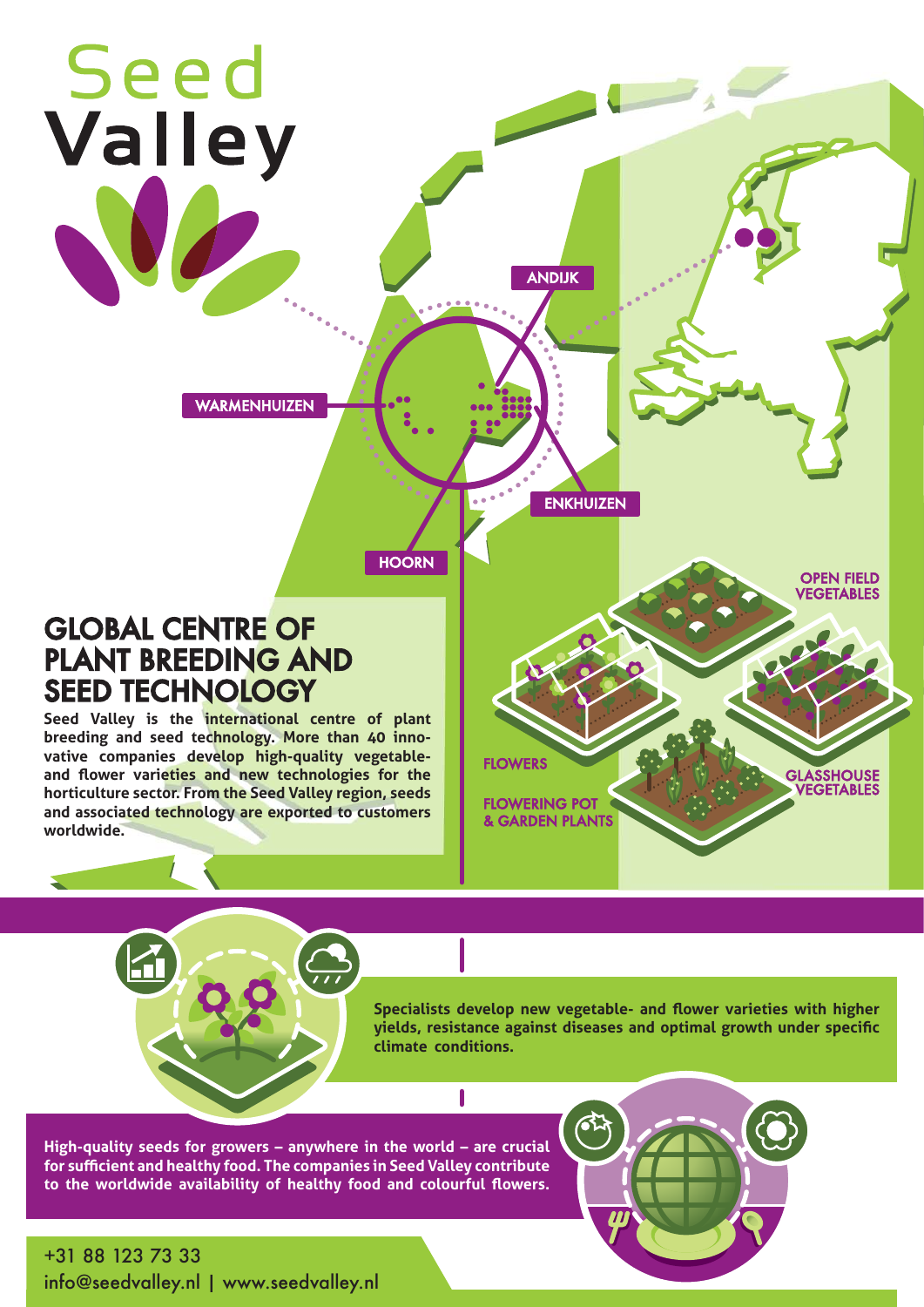

#### $\frac{13}{13}\sqrt{12\%}\left[\frac{5}{13}\right] \cdot \frac{13}{13}\cdot \frac{13}{13}\cdot \frac{14}{13}$ 2017 2018 2019 2020 2021 2022<br>**4** Estimate  $\overline{0}$ 1000 2000 3000 4000 5000 6000 SEED VALLEY **INTERNATIONAL**



01110000 00111000 00110010





# EDUCATION LEVEL AVERAGE

# STARTING SALARY



### EMPLOYMENT

## LABOR MARKET



Intermediate € 1800 - 2300